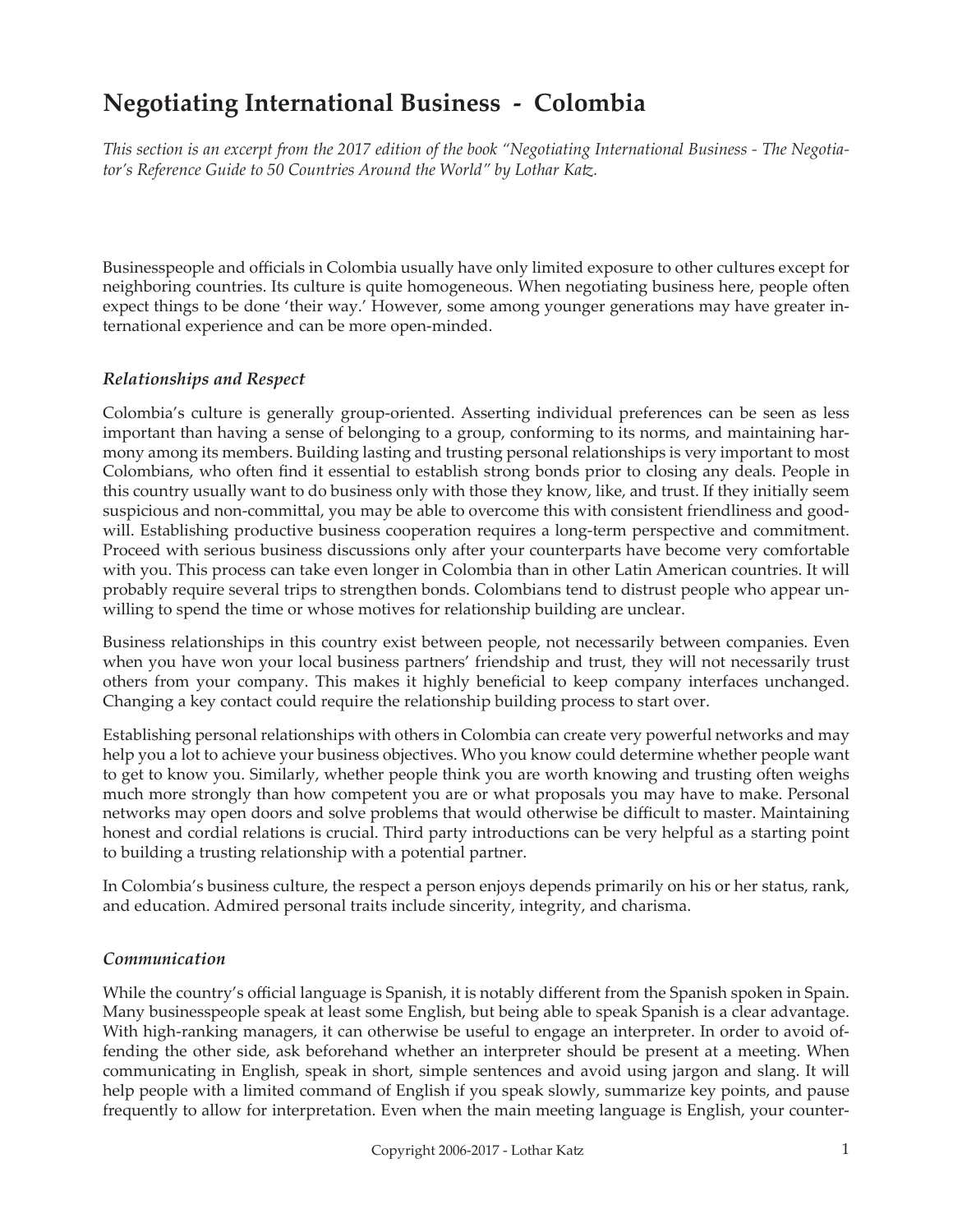parts may frequently speak Spanish among themselves, not necessarily to shut you out from the discussion but to reduce their discomfort and ensure a common understanding among them.

Colombians tend to be very formal. They usually speak softly. While they may occasionally raise their voices to make a point, they dislike loud and boisterous behavior. At restaurants, especially those used for business lunches and dinners, keep conversations at a quiet level. Emotions are usually not shown openly. People may converse in close proximity, standing only two feet or less apart. Never back away, even if this is much closer than your personal comfort zone allows. Doing so could be read as a sign that you are uncomfortable around them.

Communication in Colombia is usually not overly direct. People may not get straight to the point when trying to get a message across and you may have to read between the lines to understand what is being conveyed. They may tell you what they think you want to hear rather than what they really think. Silence could express embarrassment or otherwise communicate a negative message. It is beneficial to use a similarly indirect approach when dealing with Colombians, as they could perceive you as rude and pushy if you are being overly direct. The communication may become more direct and frank once a strong relationship has been established. However, Colombians may not find it difficult to say 'no' if they dislike a request or proposal.

Gestures and body language can be lively, especially if they help underline what is being said. There can be frequent physical contact with others of the same gender. This may include touching your arm while speaking to you. Friends may embrace while slapping each other's backs. The American *OK* sign, with thumb and index finger forming a circle, could be read as an obscene gesture in Colombia. Eye contact should be very frequent, almost to the point of staring. This conveys sincerity and helps build trust. Yawning in public is impolite.

## *Initial Contacts and Meetings*

Choosing a local intermediary, or *enchufado,* who can leverage existing relationships to make the initial contact is highly recommended. This person will help bridge the gap between cultures, allowing you to conduct business with greater effectiveness.

It is often better to conduct negotiations in Colombia with a team of negotiators rather than to rely on a single individual. This signals importance, facilitates stronger relationship building, and may speed up the overall process. It is vital that teams be well aligned, with roles clearly assigned to each member. Colombian negotiators can be very good at exploiting disagreements between members of the other team to their advantage. Changing a team member could require the relationship building process to start over and should be avoided.

Given the strong emphasis on hierarchy in the country's business culture, a senior executive should attend the initial meeting for your company and your negotiating team should include senior leaders who know your company well. There will not be an expectation for this executive to attend future meetings. Similarly, the top executive on the Colombian side who is likely the ultimate decision maker may attend only initially. The most senior executive to attend throughout the negotiation on the Colombian side will likely be at a similar level in the hierarchy as your own negotiation leader.

If possible, schedule meetings at least two to three weeks in advance. Since Colombians want to know who they will be meeting, provide details on titles, positions, and responsibilities of attendees ahead of time. While meetings may start considerably late, people generally expect foreign visitors to be punctual. Avoid being more than 10 to 15 minutes late, and call ahead if you will be. Displaying anger if you have to wait reflects very poorly on you.

Names are usually given in the order of first name, family names. Most Colombians have two family names, the first one from their father, and the second one from their mother. Use *Mr./Mrs./Miss* or *Señor/*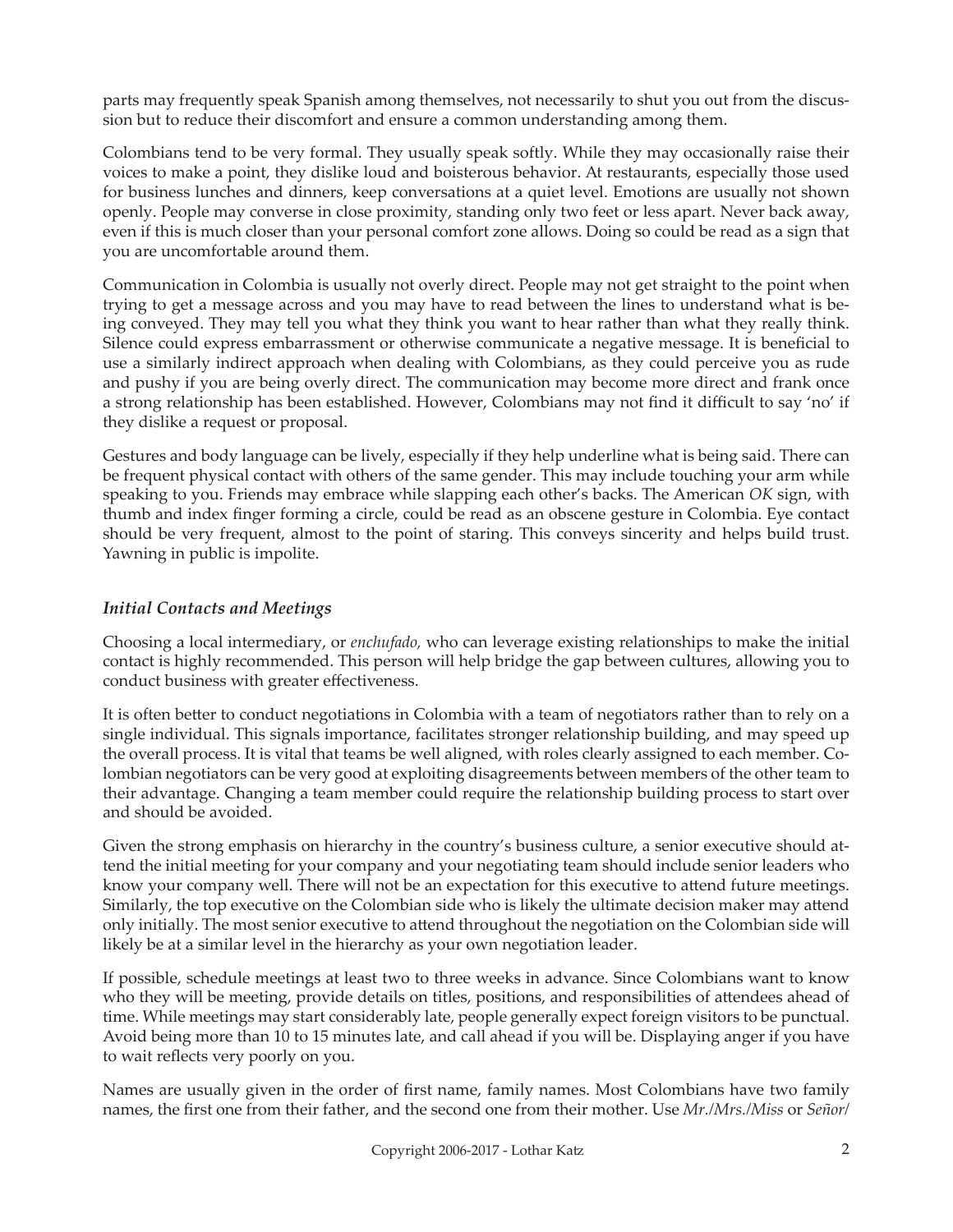*Señora/Señorita*, plus the father's family name, which is always the first one of the two family names given. If a person has an academic title, such as *Doctor* or *Professor*, use it instead, followed by the father's family name. Only close friends call each other by their first names. It is important to take your time with introductions and greetings, never appearing rushed. Introductions are accompanied by handshakes.

The exchange of business cards is an essential step when meeting someone for the first time, so bring more than you need. It is recommended to use cards with one side in English and the other in Spanish. Show doctorate degrees on your card and make sure that it clearly states your professional title, especially if you have the seniority to make decisions. When presenting your card, ensure that the Spanish side is facing the recipient. Smile and keep eye contact while accepting someone else's card, then carefully examine it. Next, place the card on the table in front of you.

Meetings start with small talk, which can be extensive. This could include personal questions about your background and family, allowing participants to become acquainted. It is important to be patient and let the other side set the pace. Initial meetings may appear formal, but the atmosphere usually gets a bit more relaxed in subsequent meetings. People appreciate a sense of humor, but keep it light and friendly, and be careful not to overdo it. Business is a serious matter in Colombia. Meetings may appear somewhat chaotic, with frequent interruptions and several parallel conversations. Do not take this personally; it also does not indicate a lack of interest.

The purpose of the first meeting, maybe also the second one, is to become acquainted and build relationships. Business may be discussed, but do not try to hurry along with your agenda. Colombians dislike people who try to get to the point quickly. The goal should be to establish respect and trust between yourself and your counterparts. It is unrealistic to expect initial meetings to lead to straight decisions.

Presentation materials should be attractive, with good and clear visuals. Use diagrams and pictures wherever feasible, cut down on words, and avoid complicated expressions. Having your handout materials translated to Spanish is not a must, but it will be appreciated and helps in getting your messages across.

When the meeting is over, stay around and have some more small talk with your Colombian counterparts. Leaving right away suggests that you have better things to do and may offend others.

### *Negotiation*

**Attitudes and Styles -** Leveraging relationships is an important element when negotiating in Colombia. Nevertheless, Colombians often employ distributive and contingency bargaining. While the buyer is in a superior position, both sides in a business deal own the responsibility to reach agreement. They expect long-term commitments from their business partners and will focus mostly on long-term benefits. Although the primary negotiation style is competitive, Colombians nevertheless value long-term relationships. While proposals should demonstrate the benefits to both negotiating parties, neither of them should take attempts to win competitive advantages negatively. It is critically important to remain non-confrontational and avoid direct conflict throughout the bargaining exchange. Ultimately, the culture promotes a win-win approach. You will earn your counterparts' respect by maintaining a positive, persistent attitude.

Should a dispute arise at any stage of a negotiation, you may be able to reach resolution by leveraging personal relationships and emphasizing long-term benefits. Patience and creativity will pay strong dividends.

**Sharing of Information –** Even when personal relationships are strong, your Colombian counterparts could be reluctant to share information openly. Many believe that privileged information creates bargaining advantages.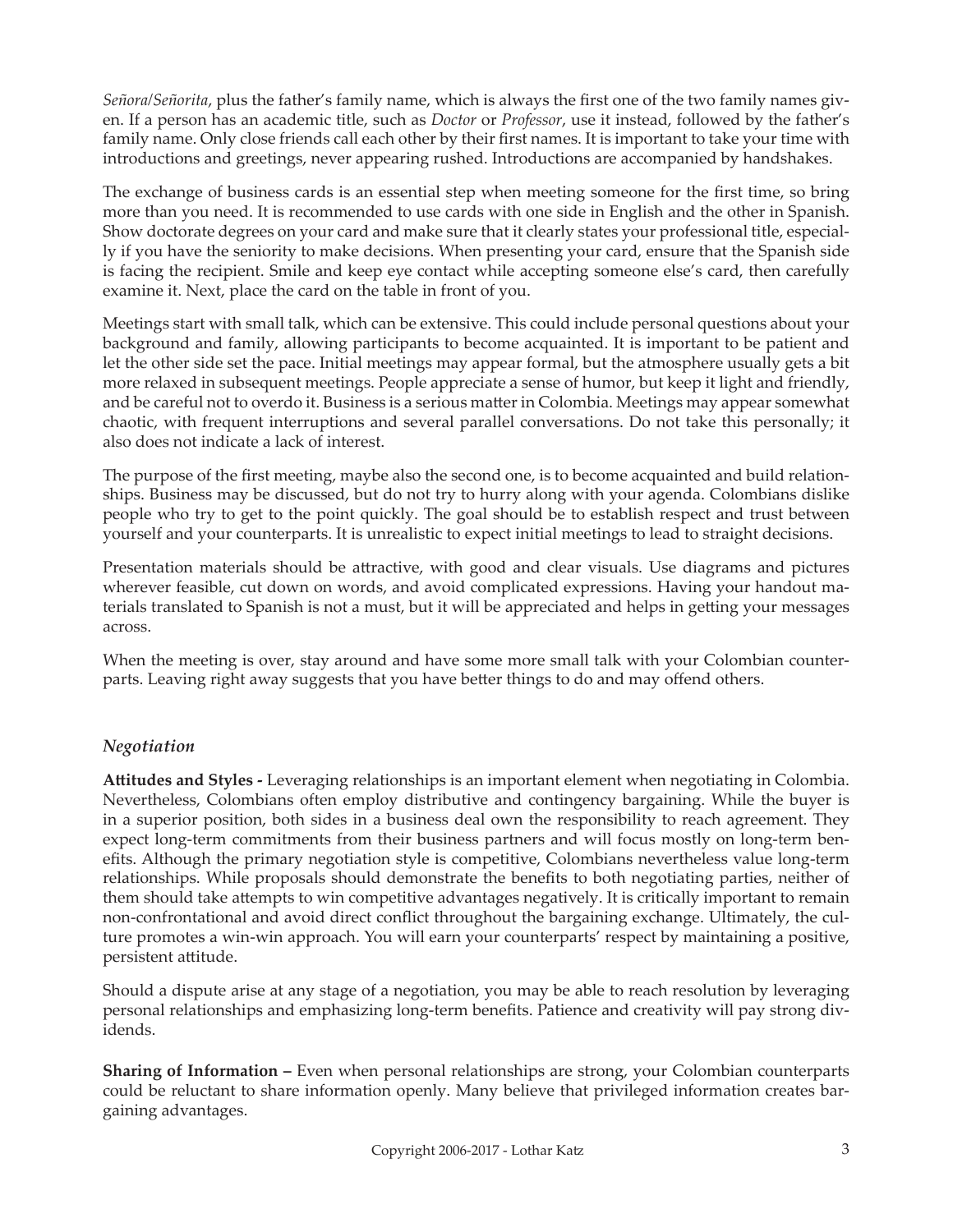**Pace of Negotiation –** Expect negotiations to be slow and protracted. Colombians rarely hurry and dislike people who do. Be prepared to make several trips if necessary to achieve your objectives. Relationship building, information gathering, bargaining, and decision making could all take considerable time. Attempts to rush the process are unlikely to produce better results and could be viewed as offensive. Throughout the negotiation, be patient, control your emotions, and accept the inevitable delays.

Most Colombians prefer a polychronic work style. They are used to pursuing multiple actions and goals in parallel. When negotiating, they often take a holistic approach and may jump back and forth between topics rather than addressing them in sequential order. Negotiators from strongly monochronic cultures, such as Germany, the United Kingdom, or the United States, could find this style confusing, irritating, even annoying. In any case, do not show irritation or anger when encountering this behavior. Instead, keep track of the bargaining progress at all times, often emphasizing areas where agreement already exists.

If your counterparts appear to be stalling the negotiation, assess carefully whether their slowing down the process indicates that they are evaluating alternatives or that they are not interested in doing business with you. More likely, this behavior either represents an attempt to create time pressure in order to obtain concessions, or it simply reflects the slow decision process in the country. Again, patience and persistence are vitally important.

**Bargaining –** Most Colombians are used to hard bargaining but generally dislike excessive haggling. They can be tough negotiators and the bargaining exchange is sometimes extensive. Although they may show interest in new ideas and concepts, Colombians often find it difficult to change their position. Since overly compromising is viewed as a sign of weakness, requesting a compromise may become an issue of pride if presented in the wrong way. Be respectful throughout the bargaining exchange. Rather than pushing for concessions, it may be better to re-address disagreements in follow-up meetings, which gives your counterparts the opportunity to reconsider their position without overtly losing *face*. Prices may move by about 25 to 35 percent between initial offer and final agreement. Leave yourself sufficient room for concessions at different stages. However, they will never come easily. After making concessions yourself, always ask the other side to reciprocate. Throughout the process, remain cool and respectful, avoid confrontation, and frequently reaffirm the relationship.

During the bargaining exchange, keep in mind that intangible benefits such as increases in power and status may sometimes be more desirable to your counterparts than financial gains.

Deceptive techniques are frequently used. This includes tactics such as telling lies and sending fake non-verbal messages, pretending to be disinterested in the whole deal or in single concessions, misrepresenting an item's value, or making false demands and concessions. Your Colombian counterparts may occasionally play stupid or otherwise attempt to mislead you in order to obtain bargaining advantages. This includes tactics such as telling lies and sending fake non-verbal messages, pretending to be disinterested in the whole deal or in single concessions, misrepresenting an item's value, or making false demands and concessions. Do not take such tactics personally and realize that overt attempts to lie at or bluff your counterparts could backfire and might damage business relationships. 'Good cop, bad cop' may be used and could prove effective on either side of the negotiation table. However, it could be devastating if the other side recognized this as a tactic, and your team will need to exclude any 'bad cop' member from future negotiation rounds. Colombians may claim limited authority, stating that they have to ask for their manager's approval. This is usually the truth.

Negotiators in the country may use pressure techniques that include making final offers, showing intransigence, or nibbling. Final offers may come more than once and are rarely final. Be careful when trying to open with your best offer. Colombians may consider this inappropriate, even insulting. Silence can be an effective way to signal rejection of a proposal or to obtain further concessions. Do not use pressure tactics such as applying time pressure or making expiring offers, as these could be taken as signs that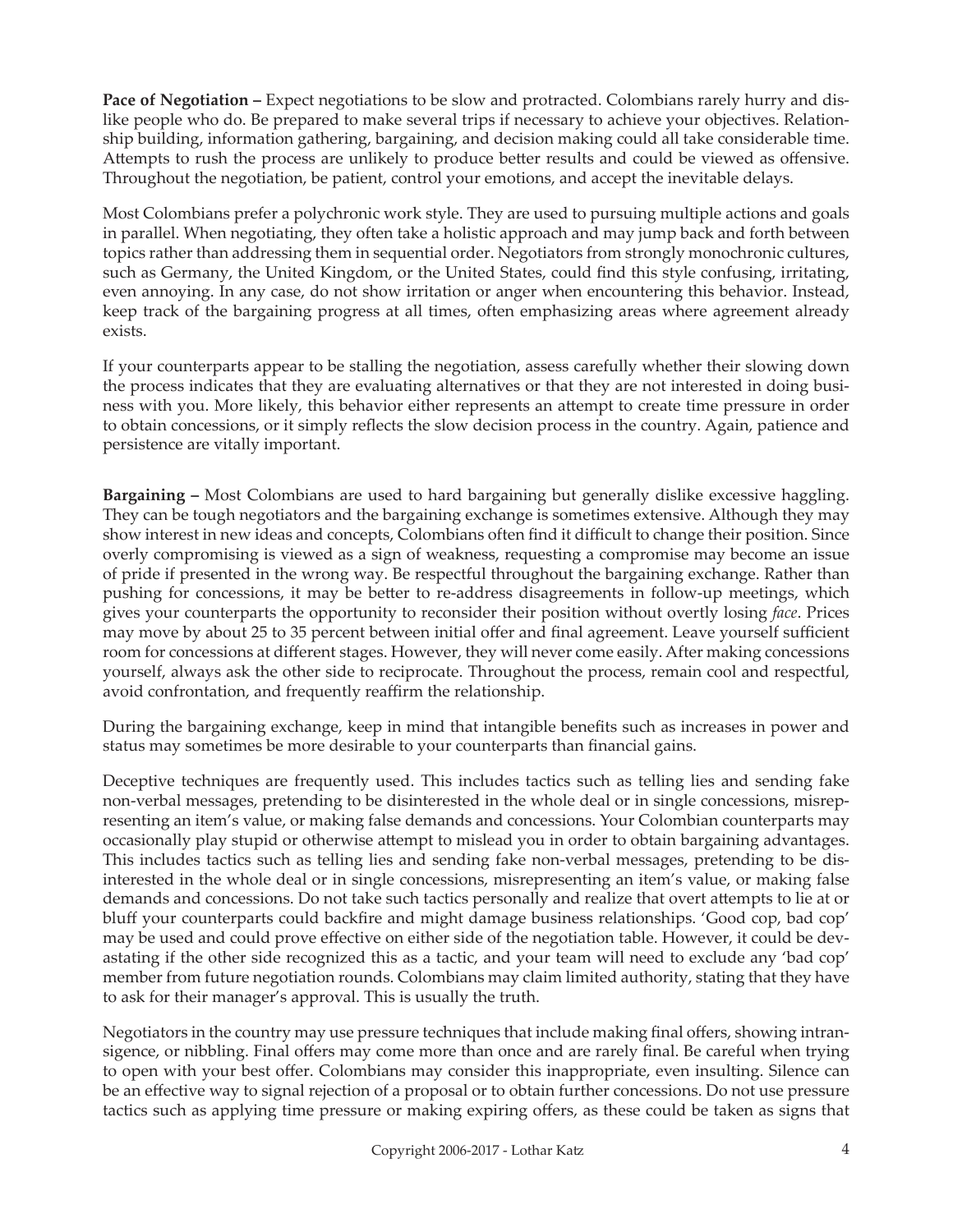you are not willing to build a long-term relationship. Your counterparts might even choose to terminate the negotiation.

Colombian negotiators avoid openly aggressive or adversarial techniques. While they may use indirect threats and warnings, or subtly display anger, they will be careful not to appear aggressive when doing so. Extreme openings are not frequently used since they may adversely affect the relationship, so be very cautious when using the tactic yourself. Never walk out or threaten to do so in an aggressive fashion as your counterparts will likely take this as a personal insult and could end all talks. However, threatening a 'friendly walkout' while strongly emphasizing the relationship can be very effective.

Emotional negotiation techniques, such as attitudinal bargaining or attempting to make you feel guilty, are frequent and can be effective. Be cautious not to hurt someone's personal pride when employing any of these tactics, though. Pleas to personal relationships and other emotional appeals, such as emphasizing how your proposal will add to your counterparts' personal satisfaction or heighten their honor, can be very powerful. Colombians may frequently employ defensive tactics such as blocking or changing the subject, asking probing or very direct questions, making promises, or keeping an inflexible position.

Corruption and bribery are somewhat common in Colombia's public and private sectors. However, people may draw the line differently, viewing minor payments as rewards for getting a job done rather than as bribes. Also, keep in mind that there is a fine line between giving gifts and bribing. What you may consider a bribe, a Colombian could simply view a nice gift.

**Decision Making –** Most companies here tend to be very hierarchical, and people expect to work within clearly established lines of authority. Many businesses in Colombia are still family-owned. Decision makers are usually heads of family or senior executives who will consider the best interest of the group or organization. While they may consult with others and prefer to reach consensus before making the final call, bosses accept all of the responsibility. Authority is rarely delegated, so it is important to deal with senior executives. At the same time, subordinates may strongly influence the final decision and maintaining good relationships with them can be crucial to your success. Although the pace of business is accelerating, decision making can be a slow process that requires much patience. Attempts to rush or put pressure on the process are not likely to succeed.

When making decisions, businesspeople may not rely much on rules or laws. They usually consider the specific situation rather than applying universal principles. Personal feelings and experiences weigh much more strongly than empirical evidence and other objective facts do. Colombians are often uneasy with change and reluctant to take risks. If you expect them to support a risky decision, you may need to find ways for them to become comfortable with it first, for instance by explaining contingency plans, outlining areas of additional support, or by offering guarantees and warranties.

# *Agreements and Contracts*

Capturing and exchanging written understandings after meetings and at key negotiation stages is useful. Oral commitments may sound stronger than what your Colombian counterparts might be willing to put in writing. Do not rely on interim agreements to be final, even if they come in the form of written protocols. Any part of an agreement may still change significantly before both parties sign the final contract.

Written contracts tend to be lengthy and often spell out detailed terms and conditions for the core agreements as well as for many eventualities. Nevertheless, writing up and signing the contract is a formality. Colombians believe that the primary strength of an agreement lies in the partners' commitment rather than in its written documentation.

It is advisable to consult a local legal expert before signing a contract. However, do not bring in your attorney until the negotiations have concluded. Colombians could read it as a sign of mistrust if you do.